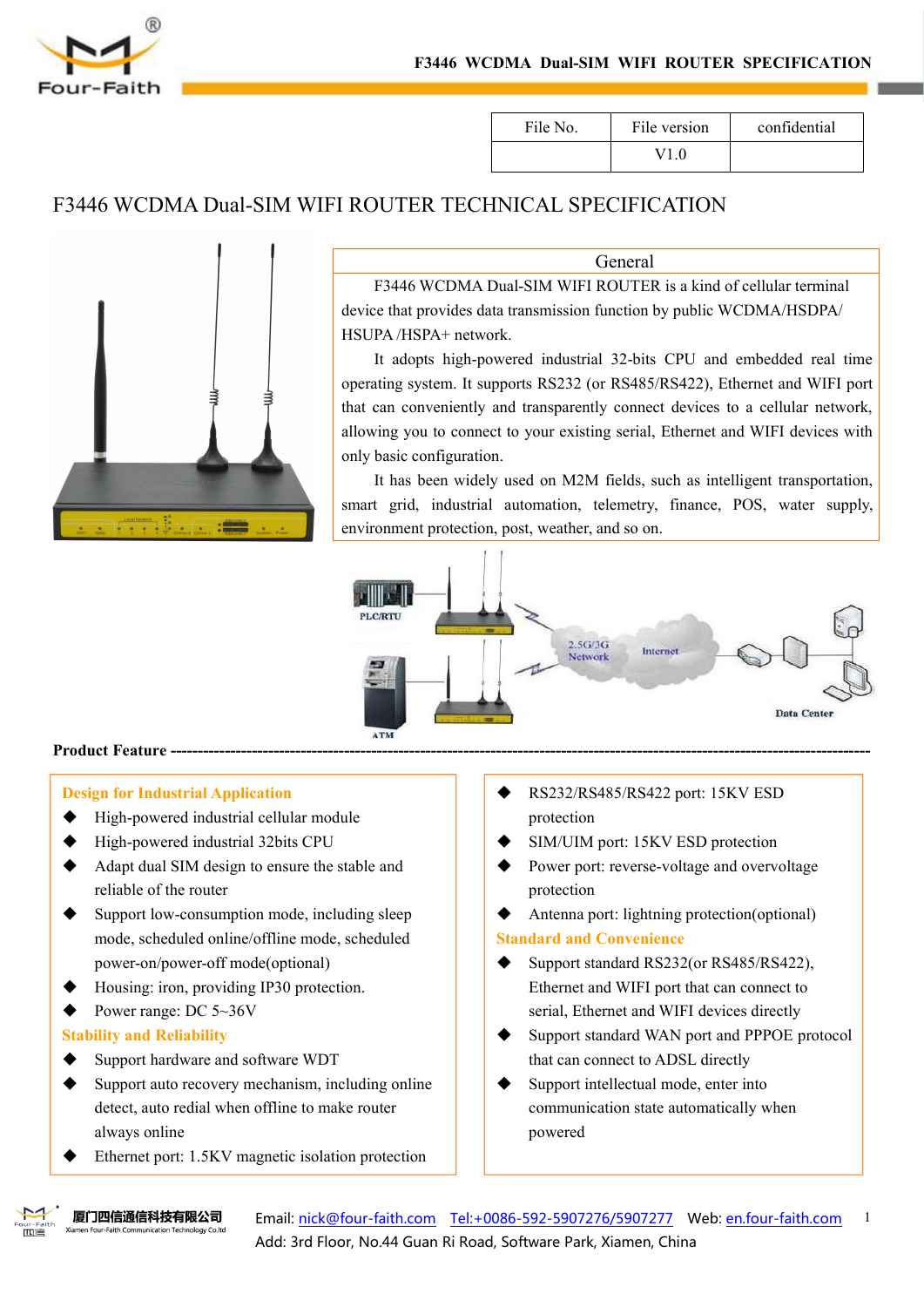



- Provide management software for remote management
- Support several work modes
- Convenient configuration and maintenance interface(WEB or CLI)

## **High-performance**

- $\blacklozenge$  Support master card and smart card double link switching function
- Support multiple WAN access methods, including static IP, DHCP, L2TP, PPTP,PPPOE,2G/3G
- ◆ Support double link backup between WCDMA and WAN(PPPOE, ADSL) (optional)
- ◆ Support VPN client(PPTP, L2TP, OPENVPN, IPSEC and GRE)(only for VPN version)
- ◆ Support VPN server(PPTP, L2TP, OPENVPN, IPSEC and GRE)(only for VPN version)
- Support local and remote firmware upgrade,import and export configure file
- Support NTP, RTC embedded
- Support mulitiple DDNS provider service
- Support VLANs, MAC Address clone, PPPoE Server
- WIFI support 802.11b/g/n, support AP, client, Adhoc, Repeater, Repeater Bridge and WDS(optional) mode
- WIFI support WEP,WPA,WPA2 encryption,Support RADIUS authentication and MAC address filter.
- Support multi online trigger ways, including SMS, ring and data. Support link disconnection when timeout
- Support APN/VPDN
- Support DHCP server and client, firewall, NAT, DMZ host, URL block, OoS, ttraff, statistics, real time link speed statistics etc
- Full protocol support , such as TCP/IP, UDP, ICMP, SMTP(optional), HTTP, POP3(optional), OICQ(optional), TELNET, FTP(optional), SNMP, SSHD, etc
- Schedule Reboot, Schedule Online and Offline,etc

#### **Product Specification Cellular Specification**

| UURIRI SPUURAHUR       |                                                                              |
|------------------------|------------------------------------------------------------------------------|
| <b>Cellular Module</b> | Industrial cellular module                                                   |
| Cellular Module        | Industrial cellular module                                                   |
| Standard and Band      | UMTS/WCDMA/HSDPA/HSUPA/HSPA+850/1900/2100MHz, 850/900/1900/2100MHz(optional) |
|                        | GSM 850/900/1800/1900MHz                                                     |
|                        | <b>GPRS/EDGE CLASS 12</b>                                                    |
| Bandwidth              | DC-HSPA+: Download speed 42Mbps, Upload speed 5.76Mbps                       |
|                        | HSPA+: Download speed 21Mbps, Upload speed 5.76Mbps                          |
|                        | HSDPA: Download speed 7.2Mbps, HSUPA: Upload speed 5.76Mbps                  |
|                        | UMTS: 384Kbps                                                                |
| TX power               | $<$ 24dBm                                                                    |
| RX sensitivity         | $\leq$ 109dBm                                                                |

## **WIFI Specification**

| <b>Item</b> | <b>Content</b>                |
|-------------|-------------------------------|
| Standard    | IEEE802.11b/g/n               |
| Bandwidth   | IEEE802.11b/g: $54Mbps$ (max) |
|             | IEEE802.11n: 150Mbps (max)    |

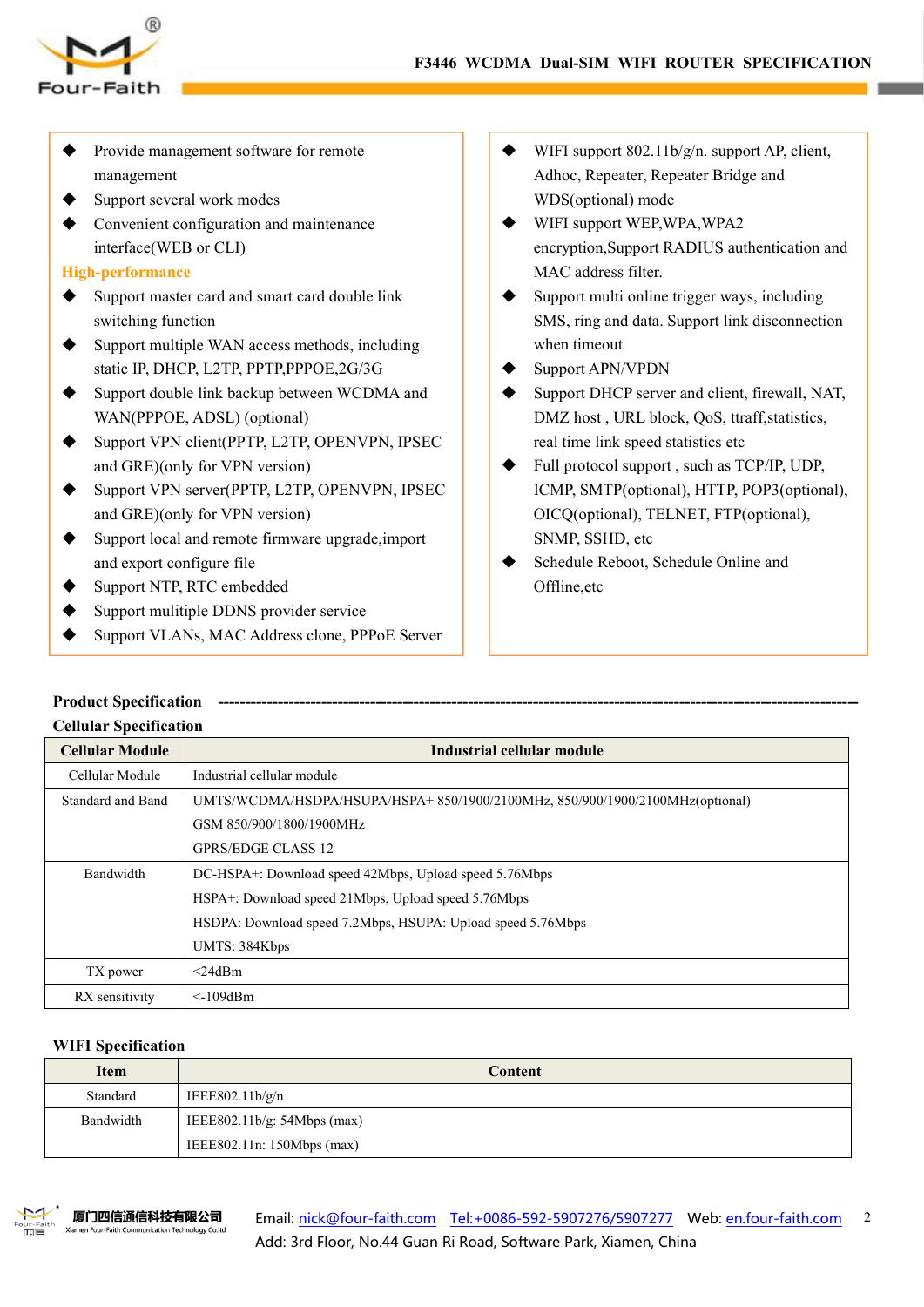

| Security       | WEP, WPA, WPA2, etc              |  |
|----------------|----------------------------------|--|
|                | WPS (optional)                   |  |
| TX power       | 20dBm(11n),24dBm(11g),26dBm(11b) |  |
| RX sensitivity | $\leq$ -72dBm@54Mpbs             |  |

#### **Hardware System**

| Item         | Content                  |
|--------------|--------------------------|
| <b>CPU</b>   | Industrial 32bits CPU    |
| <b>FLASH</b> | 16MB(Extendable to 64MB) |
| <b>SDRAM</b> | 128MB                    |

# **Interface type**

| <b>Item</b> | <b>Content</b>                                                                                                    |  |
|-------------|-------------------------------------------------------------------------------------------------------------------|--|
| <b>WAN</b>  | 1 10/100 Mbps WAN port(RJ45), auto MDI/MDIX, 1.5KV magnetic isolation protection                                  |  |
| LAN         | 4 10/100 Mbps Ethernet ports(RJ45), auto MDI/MDIX, 1.5KV magnetic isolation protection                            |  |
| Serial      | 1 RS232(or RS485/RS422) port, 15KV ESD protection                                                                 |  |
|             | Data bits: 5, 6, 7, 8                                                                                             |  |
|             | Stop bits: $1, 1.5$ (optional), $2$                                                                               |  |
|             | Parity: none, even, odd, space(optional), mark(optional)                                                          |  |
|             | Baud rate: 2400~115200 bps                                                                                        |  |
| Indicator   | "Power", "System", "Online-1", "Online-2", " Local Network ", "WAN", "WIFI", "Signal Strength"                    |  |
| Antenna     | Cellular:2 Standard SMA female interface, 50 ohm, lighting protection(optional)                                   |  |
|             | WIFI: Standard SMA male interface, 50 ohm, lighting protection (optional)                                         |  |
| SIM/UIM     | Standard 3V/1.8V user card interface, 15KV ESD protection                                                         |  |
| Power       | Standard 3-PIN power jack, reverse-voltage and over-voltage protection                                            |  |
| Reset       | Restore the router to its original factory default settings                                                       |  |
|             | $\blacksquare$<br><b>Local Network</b><br>۰<br>۰<br>۰<br>WIFI<br><b>WAN</b><br>Online-1<br>Power<br><b>System</b> |  |

# **Power supply**

| <b>Item</b>           | Content             |
|-----------------------|---------------------|
| <b>Standard Power</b> | $\vert$ DC 12V/1.5A |
| Power range           | DC $5\sim36V$       |

## **Consumption**

| <b>Working</b> | <b>Consumption</b> |
|----------------|--------------------|
|----------------|--------------------|